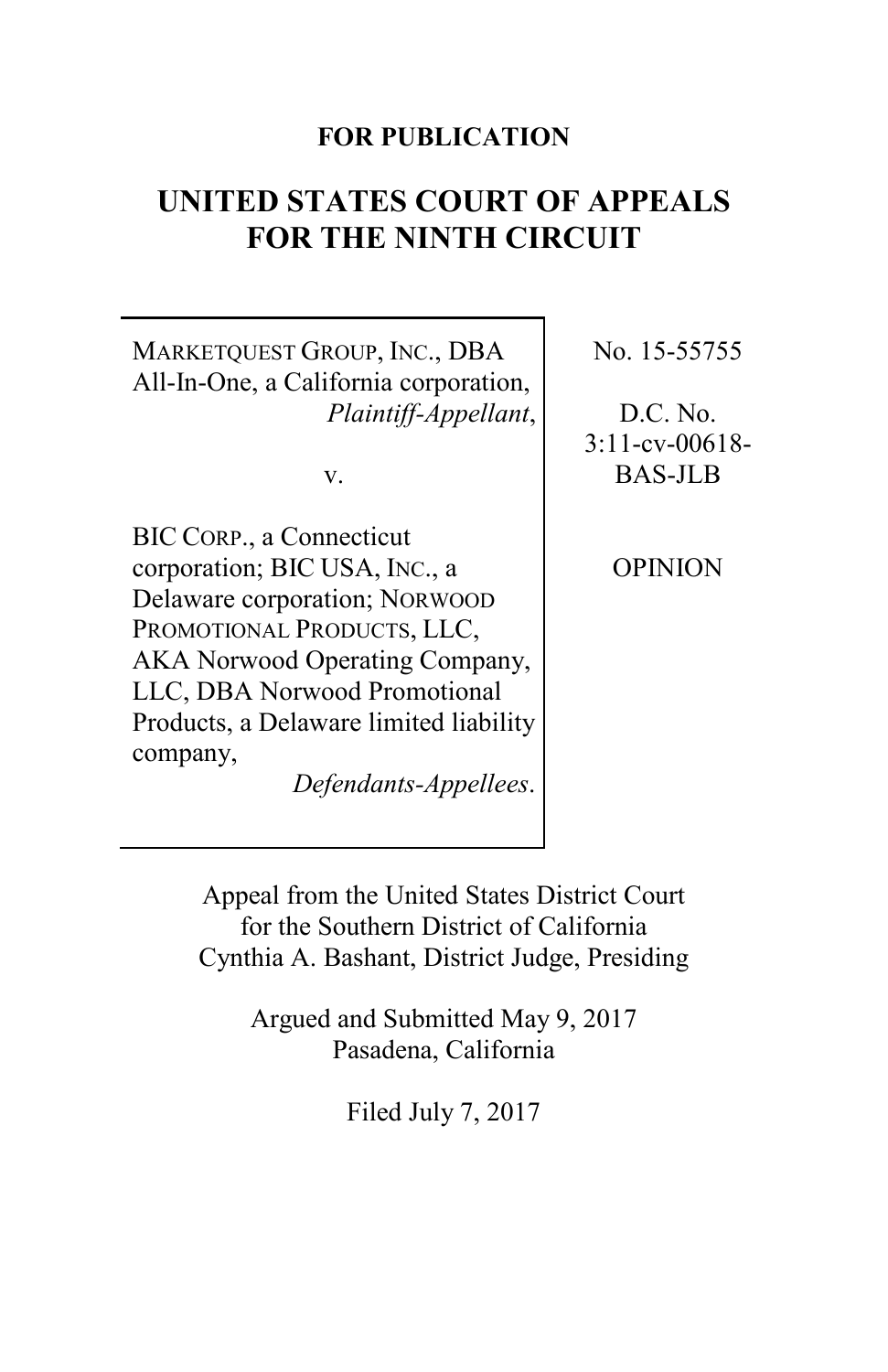### Before: MILAN D. SMITH, JR. and JOHN B. OWENS, Circuit Judges, and EDWARD R. KORMAN,**[\\*](#page-1-0)** District Judge.

Opinion by Judge Milan D. Smith, Jr.

#### **SUMMARY[\\*\\*](#page-1-1)**

#### **Trademark**

The panel reversed the district court's summary judgment in favor of the defendants in a trademark infringement suit.

The panel held that the plaintiff adequately pleaded a cause of action for trademark infringement under a "reverse confusion" theory of likely confusion. The panel held that reverse confusion is not a separate claim that must be specifically pleaded, but instead is a theory of likely confusion that may be alleged by itself or in addition to forward confusion. Thus, when reverse confusion is compatible with the theory of infringement alleged in the complaint, a plaintiff need not specifically plead it.

The panel held that consideration of the intent factor in the likelihood of confusion analysis varies with the type of confusion being considered, and no one type of evidence is

 $\overline{a}$ 

<span id="page-1-0"></span>**<sup>\*</sup>** The Honorable Edward R. Korman, United States District Judge for the Eastern District of New York, sitting by designation.

<span id="page-1-1"></span>**<sup>\*\*</sup>** This summary constitutes no part of the opinion of the court. It has been prepared by court staff for the convenience of the reader.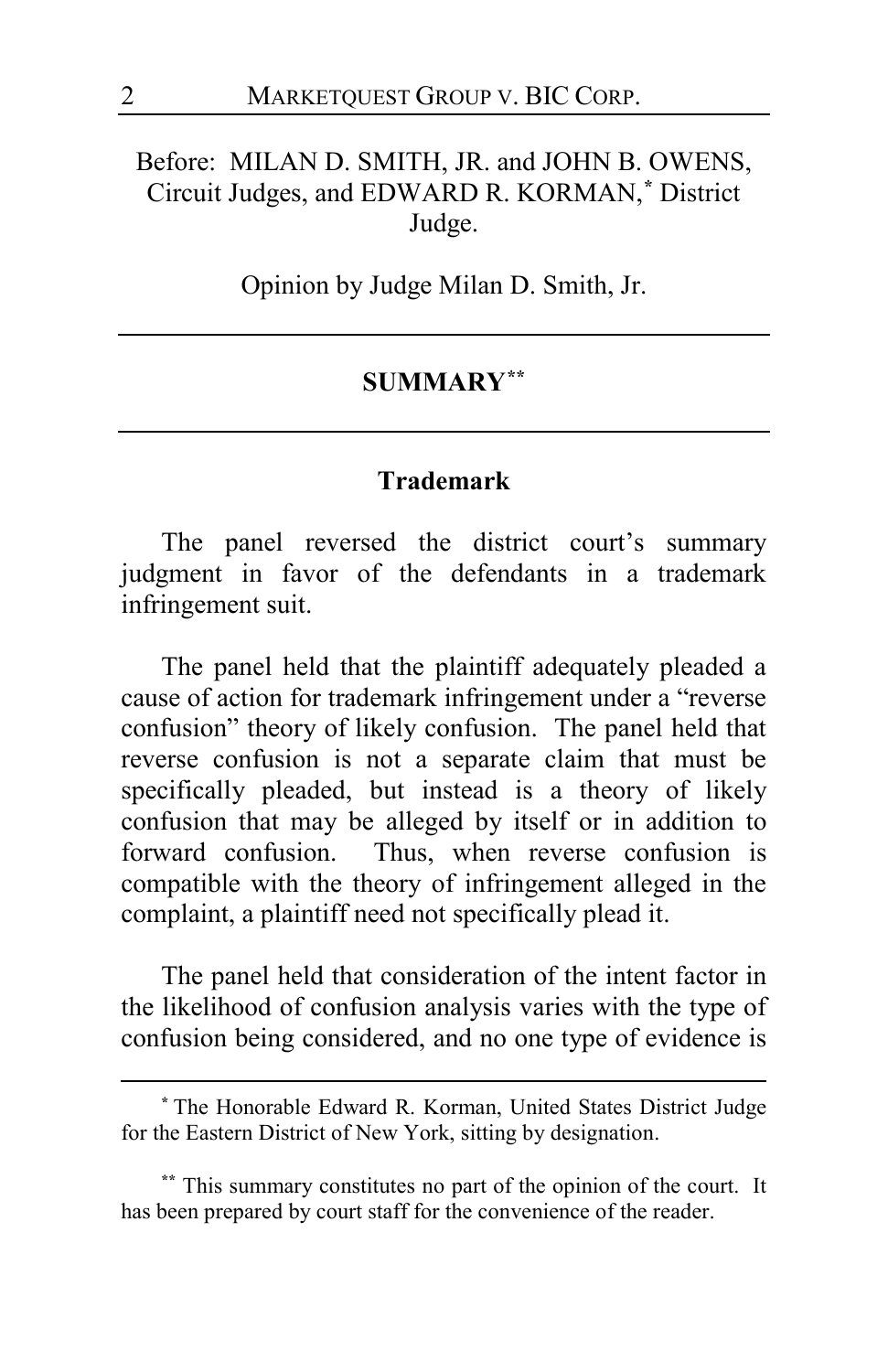required to establish intent in trademark infringement cases under either a forward or reverse theory of confusion.

The panel held that genuine issues of material fact existed regarding whether defendants' uses of plaintiff's trademark "All-in-One" was protected by the fair use defense. To establish the defense, a defendant must show that its use is (1) other than as a trademark, (2) descriptive of the defendant's goods, and (3) in good faith. The degree of customer confusion is also a factor in evaluating fair use.

As to plaintiff's trademark "The Write Choice," the panel held that the district court erred by applying the fair use analysis after determining that the plaintiff presented no evidence of likely confusion. The panel remanded the case for further proceedings.

#### **COUNSEL**

Gregory Guillot (argued), Gregory H. Guillot P.C., Dallas, Texas; Michael T. Lane and Kent M. Walker, Lewis Kohn & Walker L.L.P., San Diego, California; for Plaintiff-Appellant.

Richard Sybert (argued), Joni B. Flaherty, and Yuo-Fong C. Amato, Gordon & Rees LLP, San Diego, California, for Defendants-Appellees.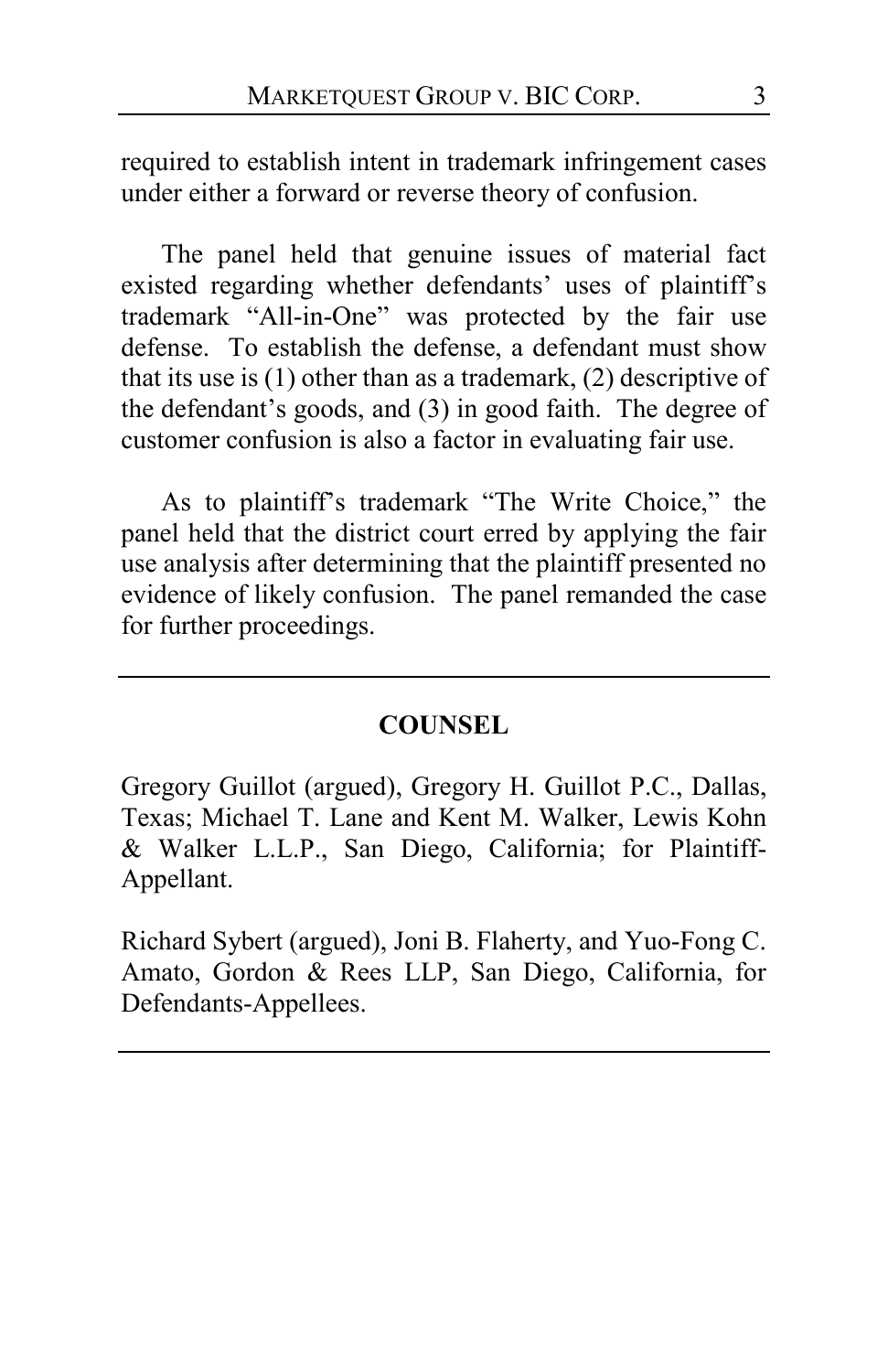#### **OPINION**

M. SMITH, Circuit Judge:

Marketquest Group, Inc. (Marketquest) appeals the district court's grant of summary judgment in favor of Norwood Promotional Products, LLC (Norwood), BIC Corp., and BIC USA, Inc. (collectively, Defendants) on Marketquest's trademark infringement claims. The district court held that Defendants' uses of Marketquest's trademarks "All-in-One" and "The Write Choice" were completely protected by the fair use defense. We reverse and remand.

#### **FACTS AND PRIOR PROCEEDINGS**

Marketquest produces and sells promotional products, and has used its United States Patent and Trademark Office registered trademarks "All-in-One" and "The Write Choice" since 1999 and 2000, respectively. In 2009, BIC Corp. and BIC USA, Inc. (collectively, BIC) acquired Norwood, a promotional products company, and in 2010 Norwood published a promotional products catalogue for 2011 that featured the phrase "All-in-One" on the cover of and in the catalogue. The 2011 catalogue consolidated all of Norwood's eight "hard goods" catalogues "in one" catalogue, whereas they were previously published in separate catalogues. In 2010, BIC also used the phrase "The WRITE Pen Choice for 30 Years" in advertising and packaging for its pens, in connection with its thirtieth anniversary promotion.

Marketquest filed the operative First Amended Complaint (FAC) against Defendants on May 5, 2011, alleging infringement of Marketquest's "All-in-One" and "The Write Choice" trademarks. On August 26, 2011,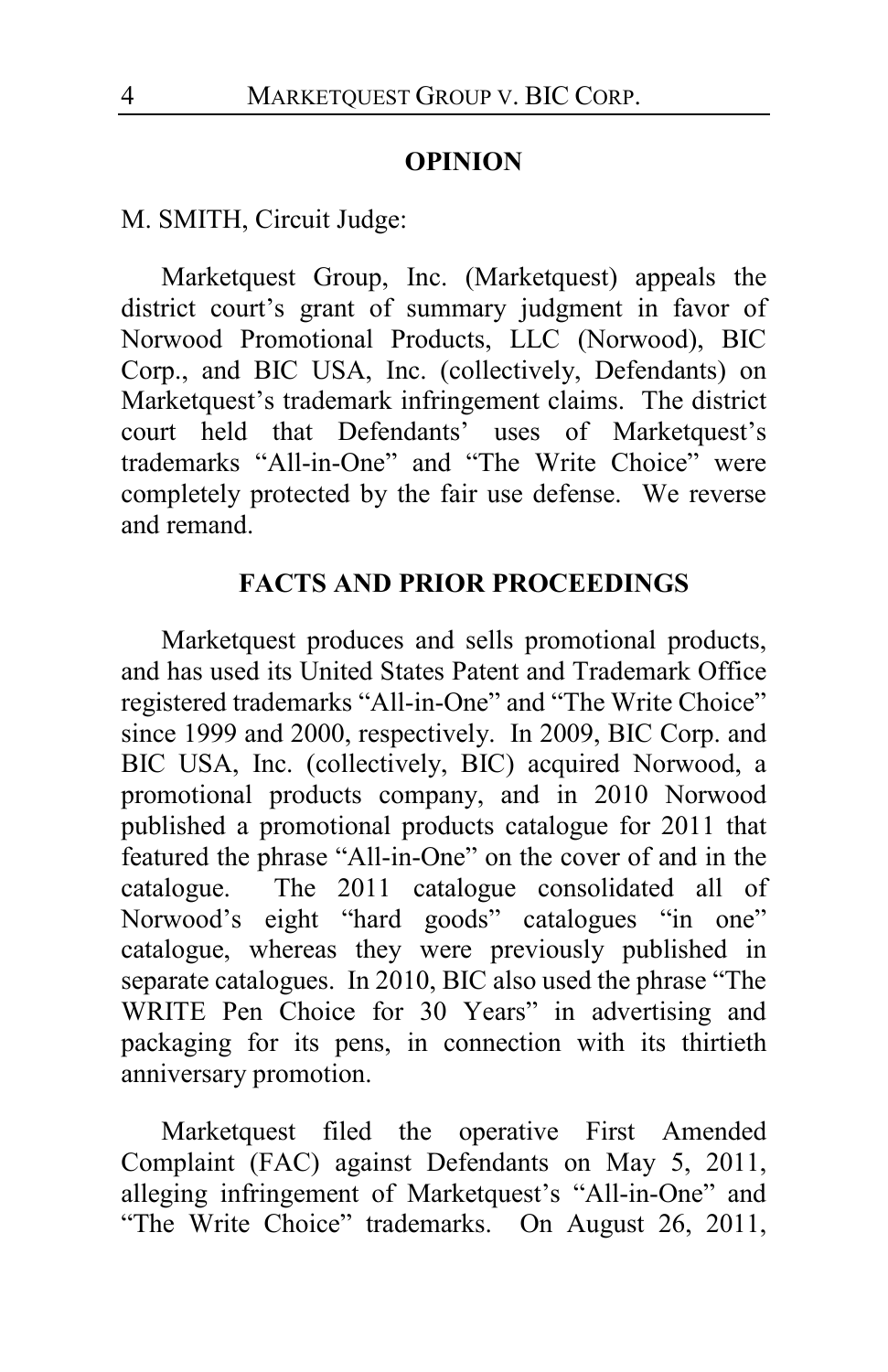Marketquest moved for a preliminary injunction. The arguments and evidence submitted by Marketquest in support of its motion pertained only to Defendants' use of "All-in-One," and not "The Write Choice," so the district court deemed Marketquest's request for a preliminary injunction as to Defendants' use of "The Write Choice" waived.The district court denied the requested injunction regarding Defendants' use of "All-in-One" after concluding that Marketquest was unlikely to succeed on the merits because Defendants were likely to succeed in asserting a fair use defense.

Discovery proceeded and the parties filed cross-motions for summary judgment. The district court granted summary judgment for Defendants, holding that there was "some likelihood of confusion and therefore the potential for trademark infringement liability," but that further analysis of likelihood of confusion was unnecessary because fair use provided Defendants a complete defense to allegations of infringement of both the "All-in-One" and "The Write Choice" trademarks. Marketquest timely appealed.

# **STANDARD OF REVIEW**

We review the district court's grant of summary judgment de novo. *KP Permanent Make-Up, Inc. v. Lasting Impression I, Inc.*, 408 F.3d 596, 602 (9th Cir. 2005) (*KP Permanent II*). We view the evidence in the light most favorable to Marketquest and determine "whether there are any genuine issues of material fact and whether the district court correctly applied the relevant substantive law." *Id*. We are mindful that "summary judgment is generally disfavored in the trademark arena" due to "the intensely factual nature of trademark disputes." *Id.* (quoting *Entrepreneur Media, Inc. v. Smith*, 279 F.3d 1135, 1140 (9th Cir. 2002)).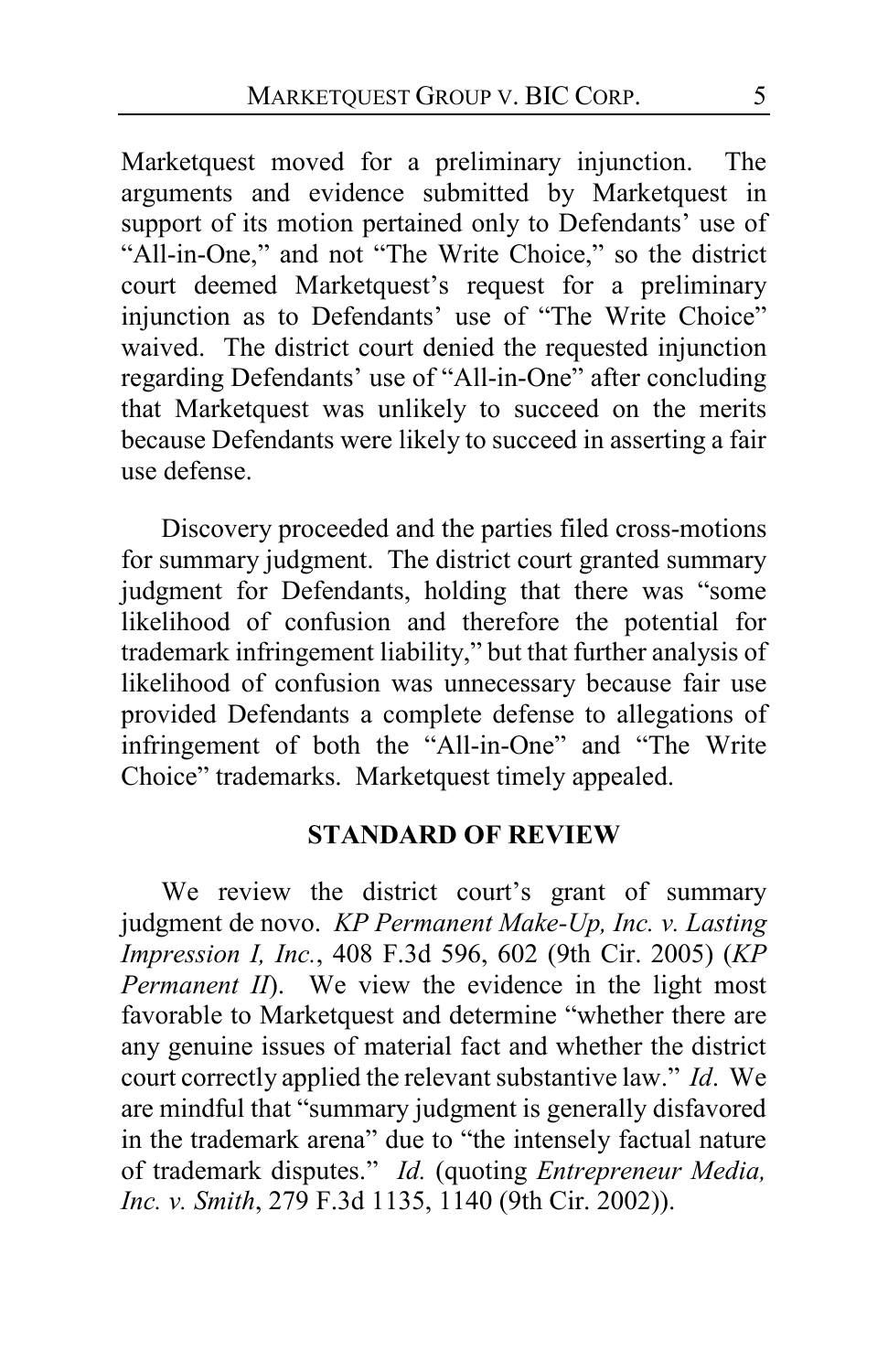#### **ANALYSIS**

# **Marketquest's pleading was adequate to support a cause of action for trademark infringement under a reverse confusion theory of likely confusion.**

The Lanham Act provides a cause of action for the owner of a registered trademark against any person who, without consent of the owner, uses the trademark in commerce in connection with the sale or advertising of goods or services, when such use is likely to cause confusion. 15 U.S.C. § 1114(1). The validity of Marketquest's trademarks is not disputed in this appeal. Thus, the question is whether there is a likelihood of confusion; that is, whether Defendants' "actual practice[s were] likely to produce confusion in the minds of consumers about the origin of the goods . . . in question." *KP Permanent Make-Up, Inc. v. Lasting Impression I, Inc*., 543 U.S. 111, 117 (2004) (*KP Permanent I*).

We have recognized two theories of consumer confusion that support a claim of trademark infringement: forward confusion and reverse confusion. *Surfvivor Media, Inc. v. Survivor Prods.*, 406 F.3d 625, 630 (9th Cir. 2005). "Forward confusion occurs when consumers believe that goods bearing the junior mark came from, or were sponsored by, the senior mark holder." *Id.* For example, consumers would experience forward confusion if they believed that Defendants' 2011 catalogue came from Marketquest because it featured the phrase "All-in-One." "By contrast, reverse confusion occurs when consumers dealing with the senior mark holder believe that they are doing business with the junior one." *Id.* For example, consumers would experience reverse confusion if they did business with Marketquest, but believed that they were doing business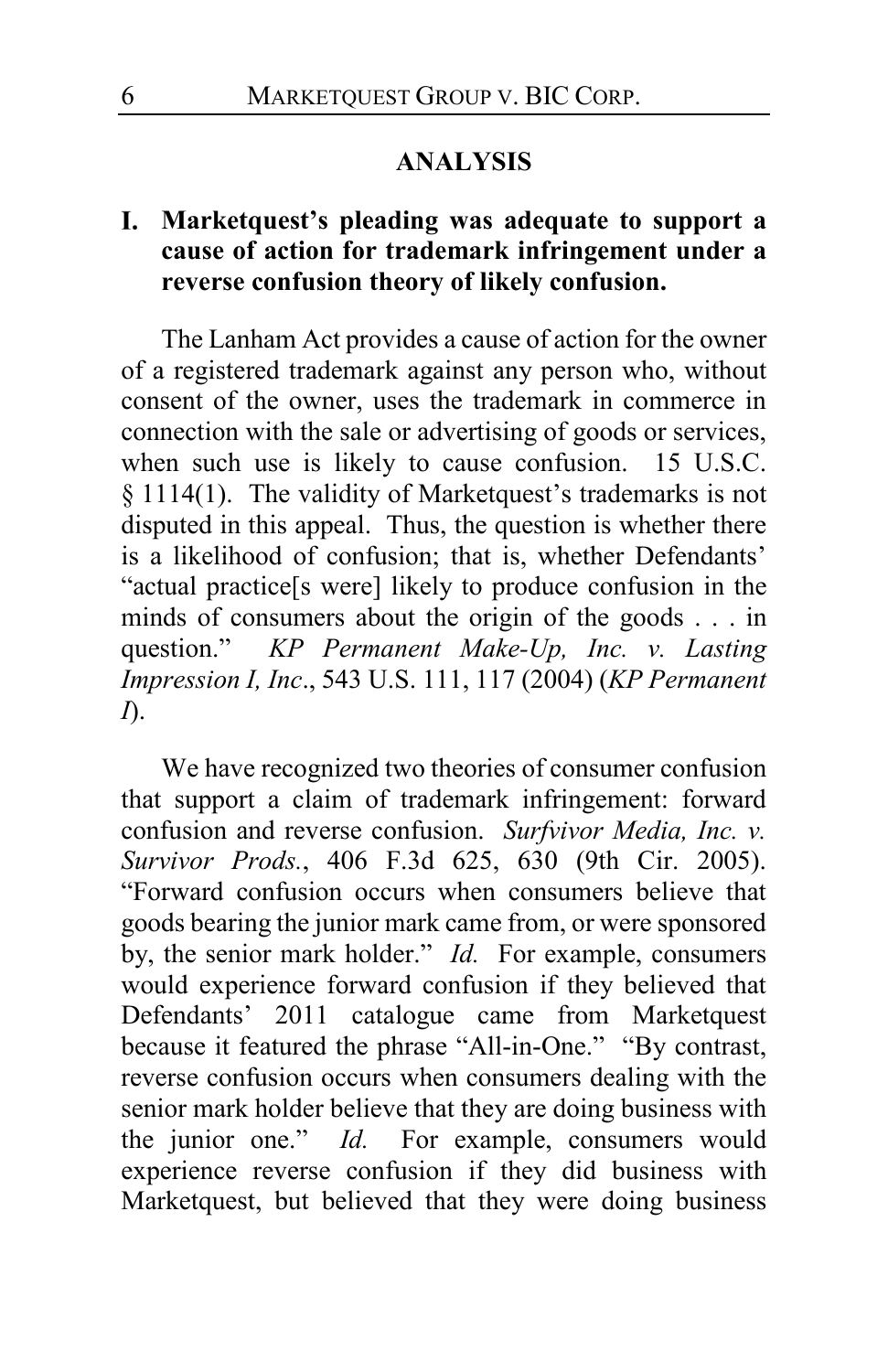with Defendants, because they had come to associate the words "All-in-One" with Defendants.

Marketquest argues that this is a "reverse confusion case," while Defendants counter that Marketquest did not adequately plead reverse confusion.Our circuit has not previously addressed the pleading standard required to state a cause of action for trademark infringement under a reverse confusion theory. We now hold that reverse confusion is not a separate claim that must be specifically pleaded, but instead is a theory of likely confusion that may be alleged by itself or in addition to forward confusion. *Accord Dorpan, S.L. v. Hotel Melia, Inc*., 728 F.3d 55, 65 n.12 (1st Cir. 2013) ("'Reverse confusion' is not a separate legal claim requiring separate pleading. Rather, it is a descriptive term referring to certain circumstances that can give rise to a likelihood of confusion.").Thus, when reverse confusion is compatible with the theory of infringement alleged in the complaint, a plaintiff need not specifically plead it.

Defendants cite *Surfvivor*, 406 F.3d at 631–34, and *Murray v. Cable National Broadcasting Co.*, 86 F.3d 858, 861 (9th Cir. 1996), to support their contention that strict pleading is required when someone sues for reverse confusion, but these cases are distinguishable. In *Surfvivor* we held that the plaintiff raised no cognizable forward confusion claim because it failed to reference forward confusion in its complaint. 406 F.3d at 631. Instead, the plaintiff only raised a cognizable trademark infringement claim under a reverse confusion theory. *Id.* Only reverse confusion was plausible in that case; Surfvivor, a maker of beach-themed products sold only in Hawaii, alleged that consumers thought that its products were sponsored by the well-known, national reality show Survivor. *Id.* at 629. Facts indicating forward confusion (i.e., that consumers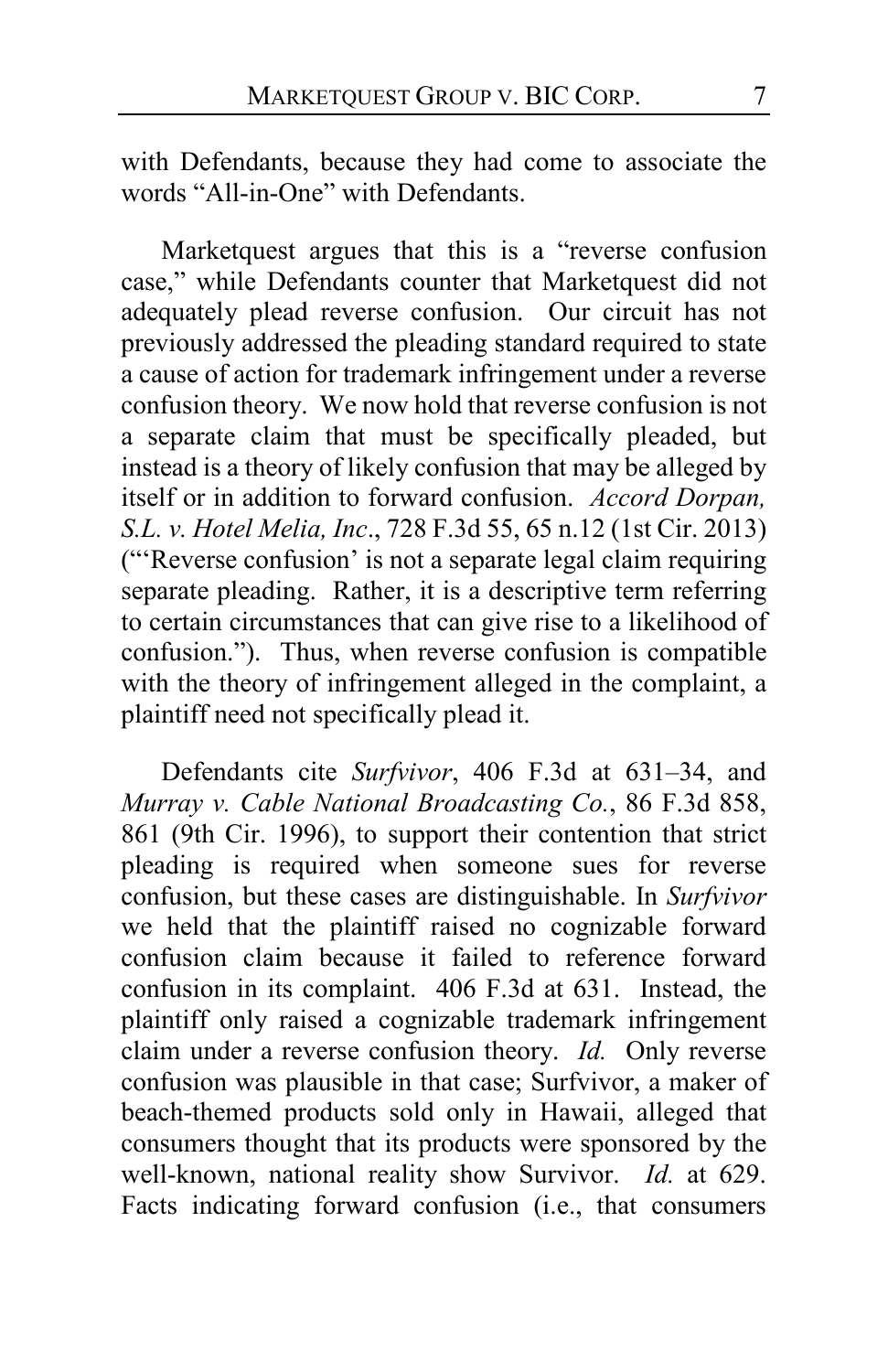would think the well-known, national show Survivor came from the small, Hawaiian Surfvivor brand) were not alleged and would be highly unlikely. *Surfvivor* therefore stands for the proposition that when (1) a plaintiff's trademark infringement claim is based on a reverse confusion theory, (2) the plaintiff did not plead examples of forward confusion, and (3) only reverse confusion is plausible based on the allegations in the complaint, a plaintiff does not allege a cognizable trademark infringement claim based on forward confusion.

Defendants cite *Murray* for the proposition that to plead reverse confusion, a plaintiff must allege that the defendant "saturated the market with advertising," or allege actual reverse confusion from customers. *See* 86 F.3d at 861. However, *Murray* was decided before we recognized reverse confusion as a theory of trademark infringement, and we concluded that such recognition was unnecessary because Murray did not allege *any* cognizable trademark infringement claim, whether under what we now refer to as reverse or forward confusion theories. *Id.* Thus, *Murray* did not set out a specific pleading standard for reverse confusion; there was no likelihood of any type of confusion, and we merely listed shortcomings in Murray's allegations. To advance a reverse confusion theory, a plaintiff *may* allege that the defendant flooded the market with advertising, or that actual instances of reverse confusion occurred. However, the allegations will vary in individual cases.

Applying these principles to Marketquest's FAC, we first note that Marketquest did not use the words "reverse confusion," allege that Defendants saturated the market, or allege instances of actual reverse confusion. The FAC generally alleged that customers were confused "as to whether some affiliation, connection, or association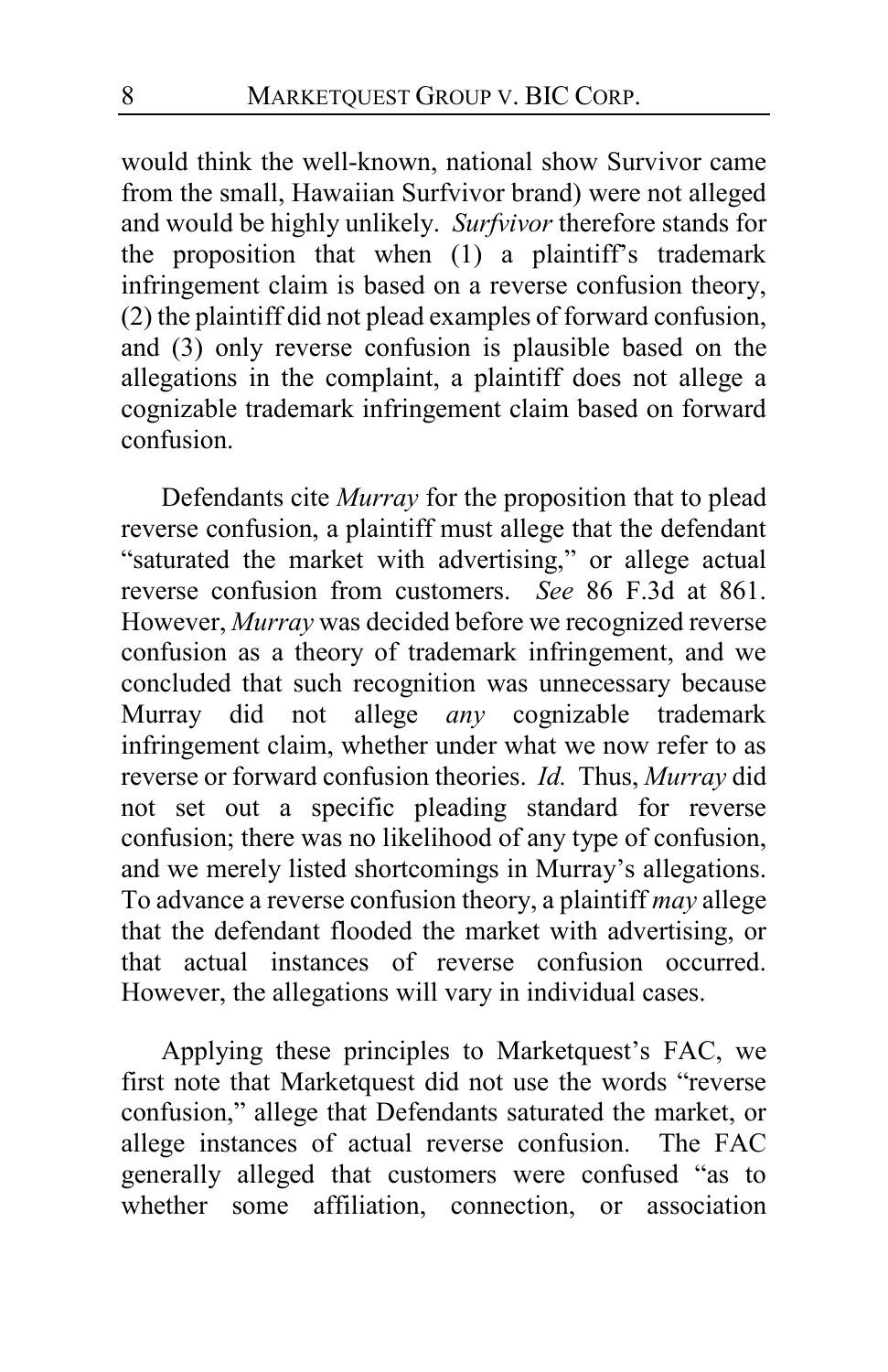exist[ed]" among Defendants and Marketquest, and specifically alleged that there were actual instances of forward confusion (i.e., that consumers thought that Defendants' goods came from Marketquest). Marketquest did not allege instances of actual reverse confusion until its motion for a preliminary injunction. The district court's orders denying the preliminary injunction and granting summary judgment recognized Marketquest's reverse confusion theory.

We hold that reverse confusion is a theory of confusion available to Marketquest, and it did not foreclose this theory by failing to plead it with particularity in its FAC. This case is distinguishable from *Surfvivor* because, in that case, the theory of confusion not specifically pleaded in the complaint was implausible. *See* 406 F.3d at 629. Here, BIC is clearly the larger, more widely-known entity, and has acquired some smaller promotional products companies, such as Norwood. It is therefore plausible that consumers would associate Marketquest's marks with Defendants, or think that BIC had acquired Marketquest. Marketquest's general allegation that there was confusion "as to whether some affiliation, connection, or association exist[ed]" among the parties fairly encompasses this possibility, and Marketquest should not have been prevented from exploring possible instances of reverse confusion during discovery. Thus, the district court was correct to consider the possibility of reverse confusion as the case proceeded.

# **Consideration of the intent factor in the likelihood of confusion analysis varies with the type of confusion being considered.**

In trademark infringement cases we assess likelihood of consumer confusion by considering the *Sleekcraft* factors. *Fortune Dynamic, Inc. v. Victoria's Secret Stores Brand*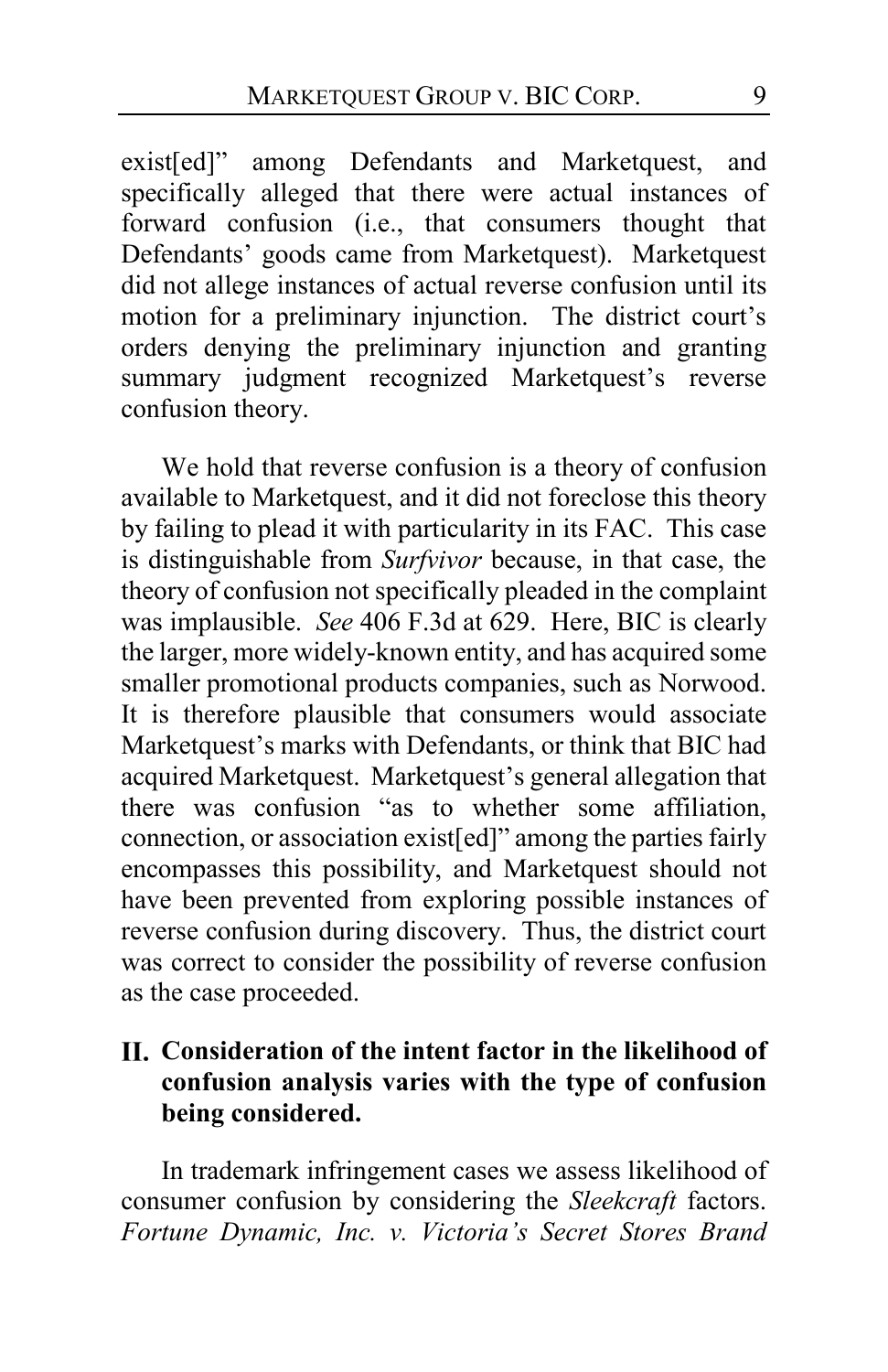*Mgmt., Inc*., 618 F.3d 1025, 1030 (9th Cir. 2010) (citing *AMF Inc. v. Sleekcraft Boats*, 599 F.2d 341, 348–49 (9th Cir. 1979)).**[1](#page-9-0)** The *Sleekcraft* "analysis is pliant, illustrative rather than exhaustive, and best understood as simply providing helpful guideposts." *Id.* (internal quotation marks omitted). "[T]he relative importance of each individual factor will be case-specific." *Id.* at 1031 (quoting *Brookfield Commc'ns, Inc. v. W. Coast Entm't Corp.*, 174 F.3d 1036, 1054 (9th Cir. 1999)).

Our assessment of the *Sleekcraft* intent factor ("the defendant's intent in selecting the mark") is different when we consider a forward confusion theory than it is when we consider a reverse confusion theory, because the relevance of intent varies with the underlying theory of confusion. *See Cohn v. Petsmart, Inc.*, 281 F.3d 837, 841 n.5 (9th Cir. 2002); *see also Commerce Nat'l Ins. Servs., Inc. v. Commerce Ins. Agency, Inc.*, 214 F.3d 432, 444 (3d Cir. 2000). When considering forward confusion, we ask "whether defendant in adopting its mark intended to capitalize on plaintiff's good will." *Fortune Dynamic*, 618 F.3d at 1043. However, in the case of reverse confusion, typically "neither junior nor senior user wishes to siphon off the other's goodwill." *Dreamwerks Prod. Grp., Inc. v. SKG Studio*, 142 F.3d 1127, 1130 (9th Cir. 1998).

Marketquest argues that mere knowledge of the senior user's mark establishes intent to confuse when considering reverse confusion, while Defendants argue that only

 $\overline{a}$ 

<span id="page-9-0"></span>**<sup>1</sup>** "Those factors are: 1) the strength of the mark; 2) proximity or relatedness of the goods; 3) the similarity of the marks; 4) evidence of actual confusion; 5) the marketing channels used; 6) the degree of care customers are likely to exercise in purchasing the goods; 7) the defendant's intent in selecting the mark; and 8) the likelihood of expansion into other markets." *KP Permanent II*, 408 F.3d at 608.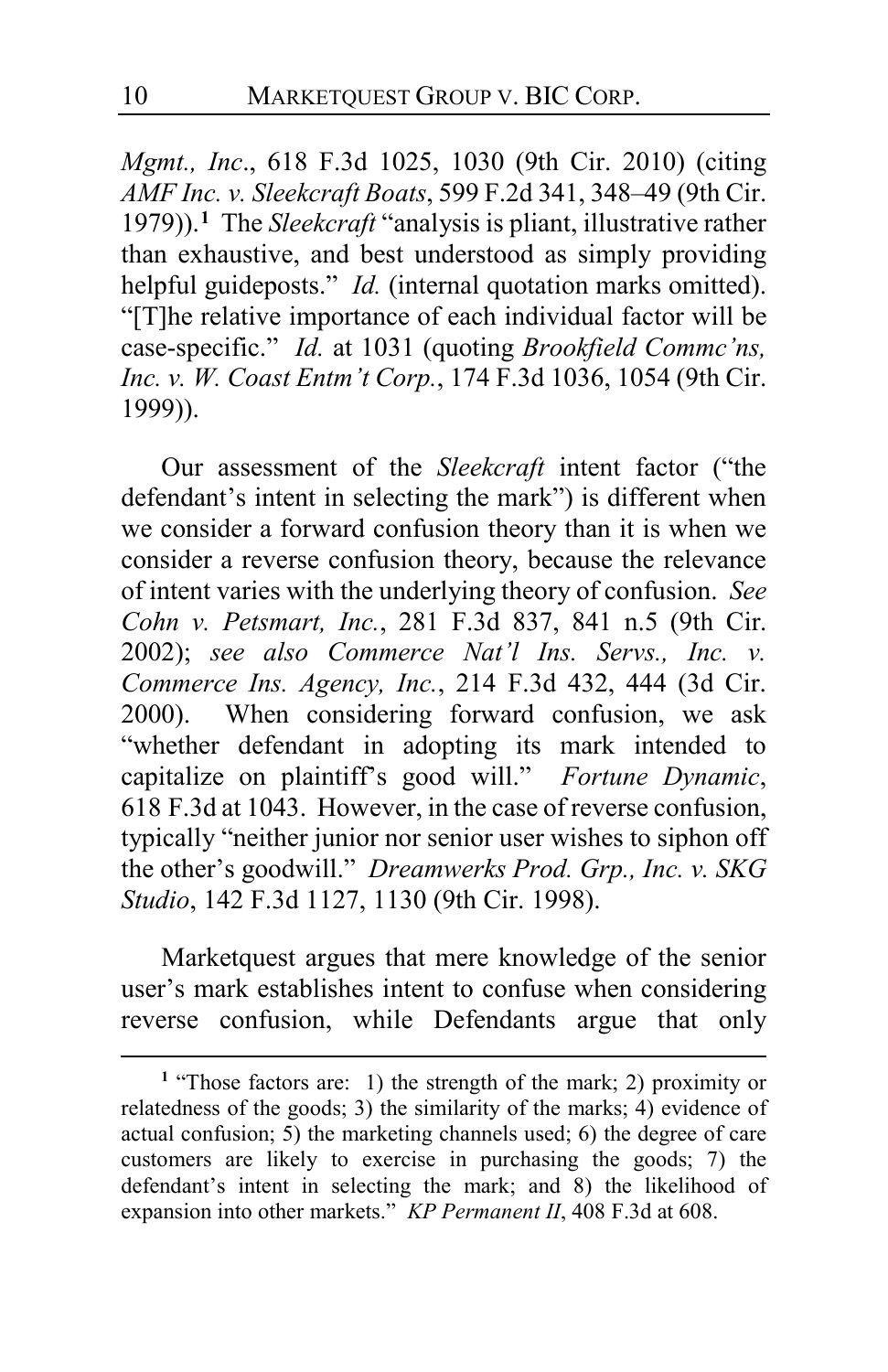evidence of a deliberate intent to push the plaintiff out of the market should suffice. However, no one type of evidence is required to establish intent in trademark infringement cases under either a forward or reverse theory of confusion. Indeed, "an intent to confuse consumers is not required for a finding of trademark infringement." *Brookfield Commc'ns*, 174 F.3d at 1059. The *Sleekcraft* factors are to be applied flexibly, knowing that "not all of the factors are of equal importance or applicable in every case." *KP Permanent II*, 408 F.3d at 608.

Thus, when a court applies *Sleekcraft* in a case that presents reverse confusion, and the intent factor is relevant, it may consider several indicia of intent. At one extreme, intent could be shown through evidence that a defendant deliberately intended to push the plaintiff out of the market by flooding the market with advertising to create reverse confusion. *See Freedom Card, Inc. v. JPMorgan Chase & Co*., 432 F.3d 463, 479 (3d Cir. 2005). Intent could also be shown by evidence that, for example, the defendant knew of the mark, should have known of the mark, intended to copy the plaintiff, failed to conduct a reasonably adequate trademark search, or otherwise culpably disregarded the risk of reverse confusion. *See, e.g., Surfvivor*, 406 F.3d at 634; *Cohn*, 281 F.3d at 843. The tenor of the intent inquiry shifts when considering reverse confusion due to the shift in the theory of confusion, but no specific type of evidence is necessary to establish intent, and the importance of intent and evidence presented will vary by case.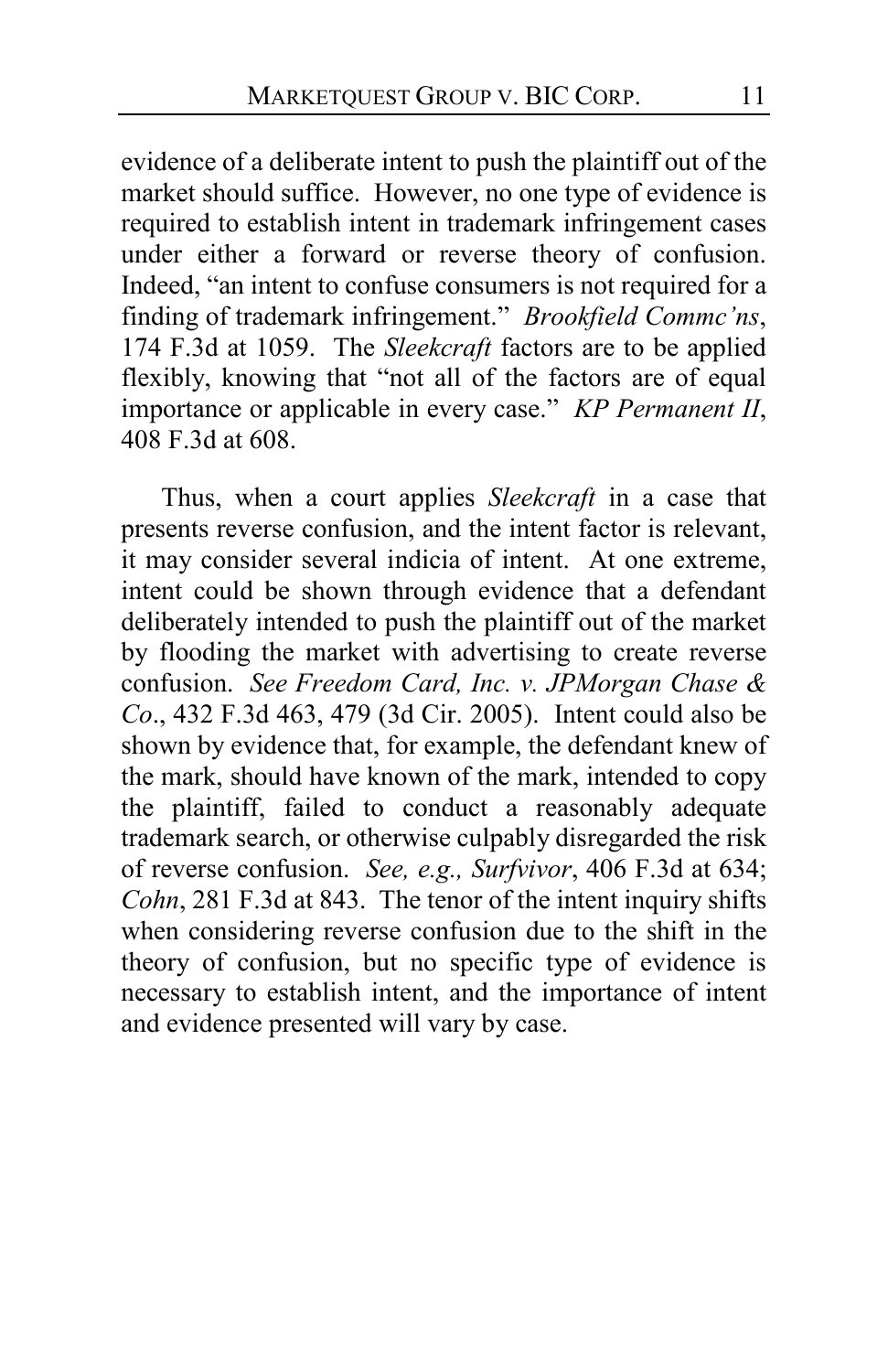#### III. **The district court erred by granting summary judgment in favor of Defendants based upon on the fair use defense regarding their use of "All-in-One."**

Applying the "classic fair use" defense, "[a] junior user is always entitled to use a descriptive term in good faith in its primary, descriptive sense other than as a trademark." *Cairns v. Franklin Mint Co.*, 292 F.3d 1139, 1150 (9th Cir. 2002)*.* A defendant must show that its use is (1) other than as a trademark, (2) descriptive of the defendant's goods, and (3) in good faith. 15 U.S.C.  $\S$  1115(b)(4). Additionally, "the degree of customer confusion [is] a factor in evaluating fair use." *KP Permanent II*, 408 F.3d at 609.

The district court considered the elements of the fair use defense, and concluded that Defendants' use of "All-in-One" in connection with the 2011 catalogue was completely protected by the fair use defense.As discussed below, genuine issues of material fact exist regarding the elements of fair use in this case, thereby precluding summary judgment. While summary judgment on the fair use defense in a trademark case is *possible*, we reiterate that "summary judgment is generally disfavored" in trademark cases, due to "the intensely factual nature of trademark disputes." *Fortune Dynamic*, 618 F.3d at 1031.

# A. Non-catalogue uses of All-in-One.

Marketquest first argues that the district court erred by not specifically analyzing all of the uses of "All-in-One" employed by Defendants, since the fair use analysis often varies when a defendant uses the same mark in different ways. The "other uses" of "All-in-One" included (1) promotional materials that featured an image of the 2011 catalogue; (2) promotional materials that directed customers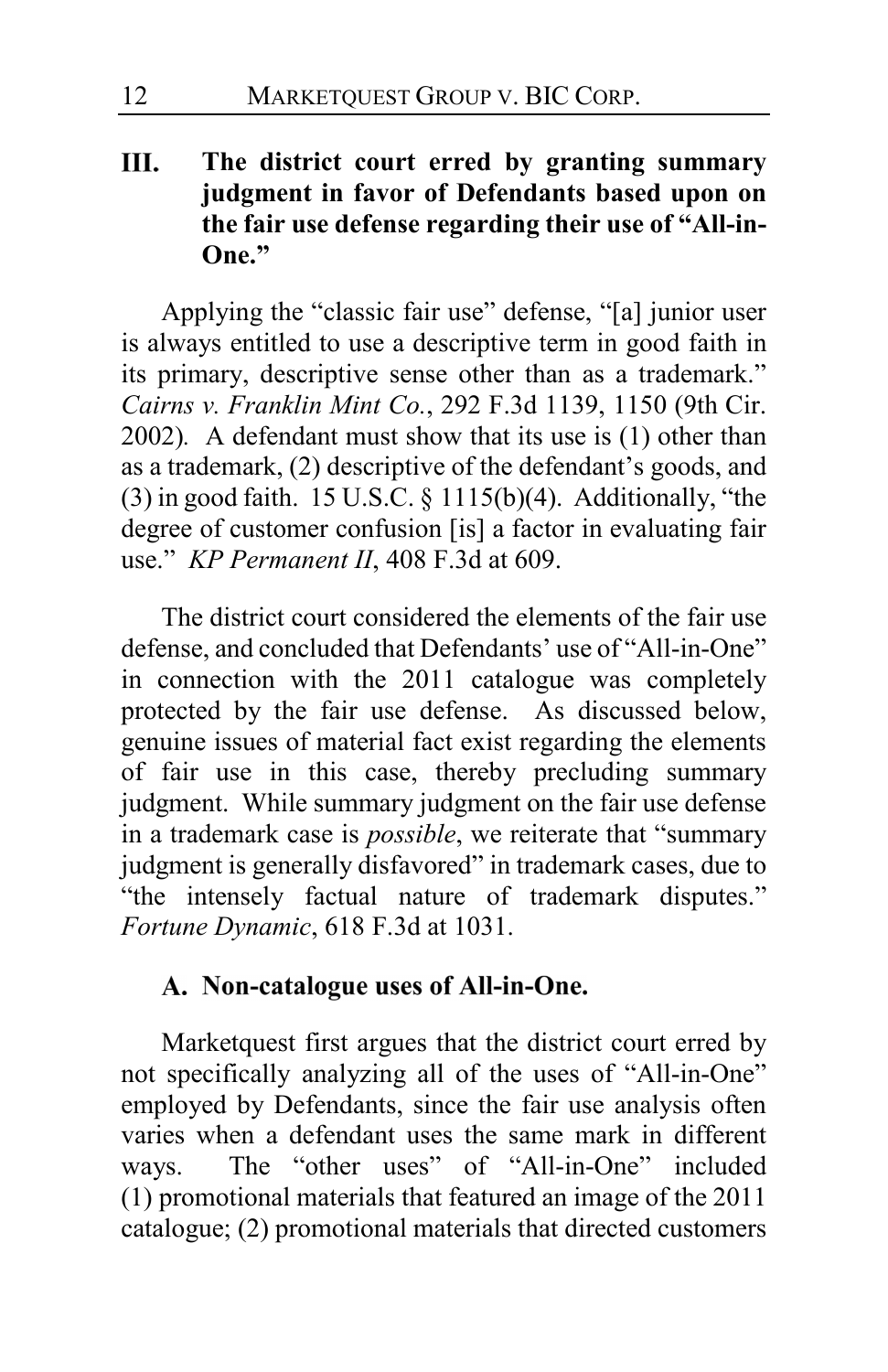to look for products or information in "the 2011 Norwood All in ONE catalogue"; and (3) an online advertisement that said "Put Your Drinkware Needs . . . in a Norwood ALL in ONE Basket," which included a photo of a basket containing several different types of drinkware. Defendants respond that there was no need to conduct a design-by-design review because all of these uses connected to the 2011 catalogue, and there is no basis for the claim that the district court did not consider all the evidence, even if other uses were not specifically referenced by the district court.

It appears from its summary judgment order that the district court focused on Defendants' use of "All-in-One" on the 2011 catalogue, and perhaps did not consider other uses. While a design-by-design review of promotional materials that merely included a picture of the 2011 catalogue was not required, references to "the 2011 Norwood All in ONE catalogue" and "a Norwood ALL in ONE Basket" are sufficiently distinct to require analysis for fair use. These uses are considered below, along with the 2011 catalogue use.

# **B.** Use other than as a trademark.

A fair use must be a use other than as a trademark. 15 U.S.C. § 1115(b)(4). A trademark is used "to identify and distinguish . . . goods . . . from those manufactured or sold by others and to indicate the source of the goods." *Id.* § 1127. "To determine whether a term is being used as a mark, we look for indications that the term is being used to associate it with a manufacturer," and "whether the term is used as a symbol to attract public attention." *Fortune Dynamic*, 618 F.3d at 1040 (internal quotation marks omitted). We also consider "whether the allegedly infringing user undertook precautionary measures . . . to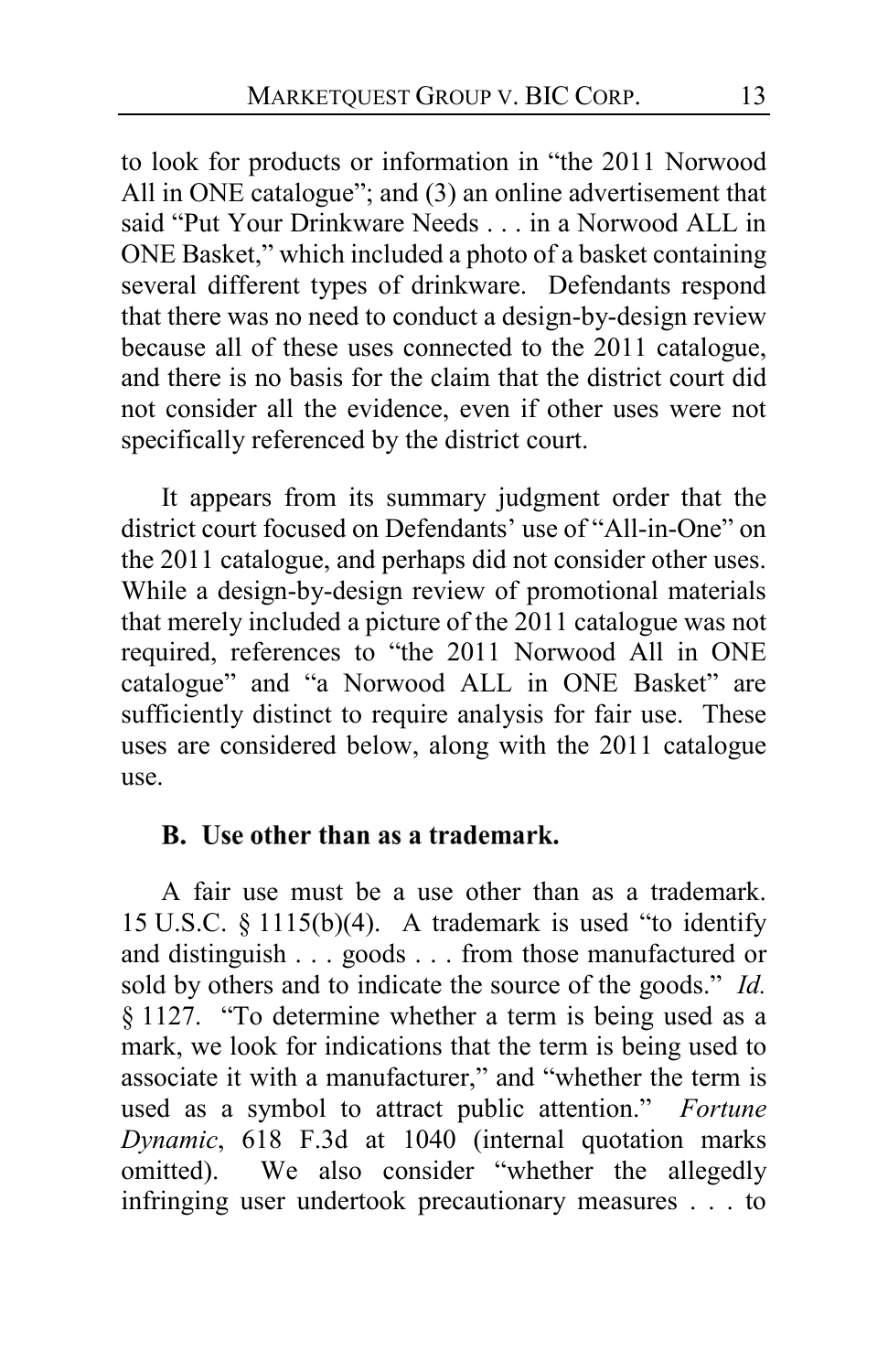minimize the risk that the term will be understood in its trademark sense." *Id.* (internal quotation marks omitted).

A genuine issue of fact exists regarding whether Defendants used "All-in-One" as a trademark. Defendants did take "precautionary measures" when featuring "All-in-One" on the 2011 catalogue: Norwood was printed at the top in large, bold, capital letters with a trademark symbol, while "All-in-One" was located further down on the page, in smaller letters, without a trademark symbol, and positioned as a heading over a list of all the products consolidated "in one" catalogue.This suggests that Norwood was used to indicate the source of the goods, rather than "All-in-One" (although it is possible for more than one trademark to appear on a catalogue cover). However, when considering all of Defendants' uses of "All-in-One," a jury could potentially find trademark use. The "precautionary measures" listed above were *not* present when Defendants referred to "the 2011 Norwood All in ONE catalogue" and "a Norwood ALL in ONE Basket." In these uses, there is no obvious distinction between Norwood and "All-in-One," and both could reasonably be understood to indicate source.

# C. Descriptive use.

To prevail on fair use, a defendant must show that it used the mark "in its primary, descriptive sense." *Fortune Dynamic*, 618 F.3d at 1041 (quoting *Brother Records, Inc. v. Jardine*, 318 F.3d 900, 906 (9th Cir. 2003) (alteration omitted)); *see* 15 U.S.C. § 1115(b)(4). While "we accept some flexibility in what counts as descriptive," *Fortune Dynamic*, 618 F.3d at 1042, "the scope of the fair use defense varies with . . . the descriptive purity of the defendant's use and whether there are other words available to do the describing." *Id.* at 1041.Even when "there [is] some evidence of descriptive use, [a jury] could still reasonably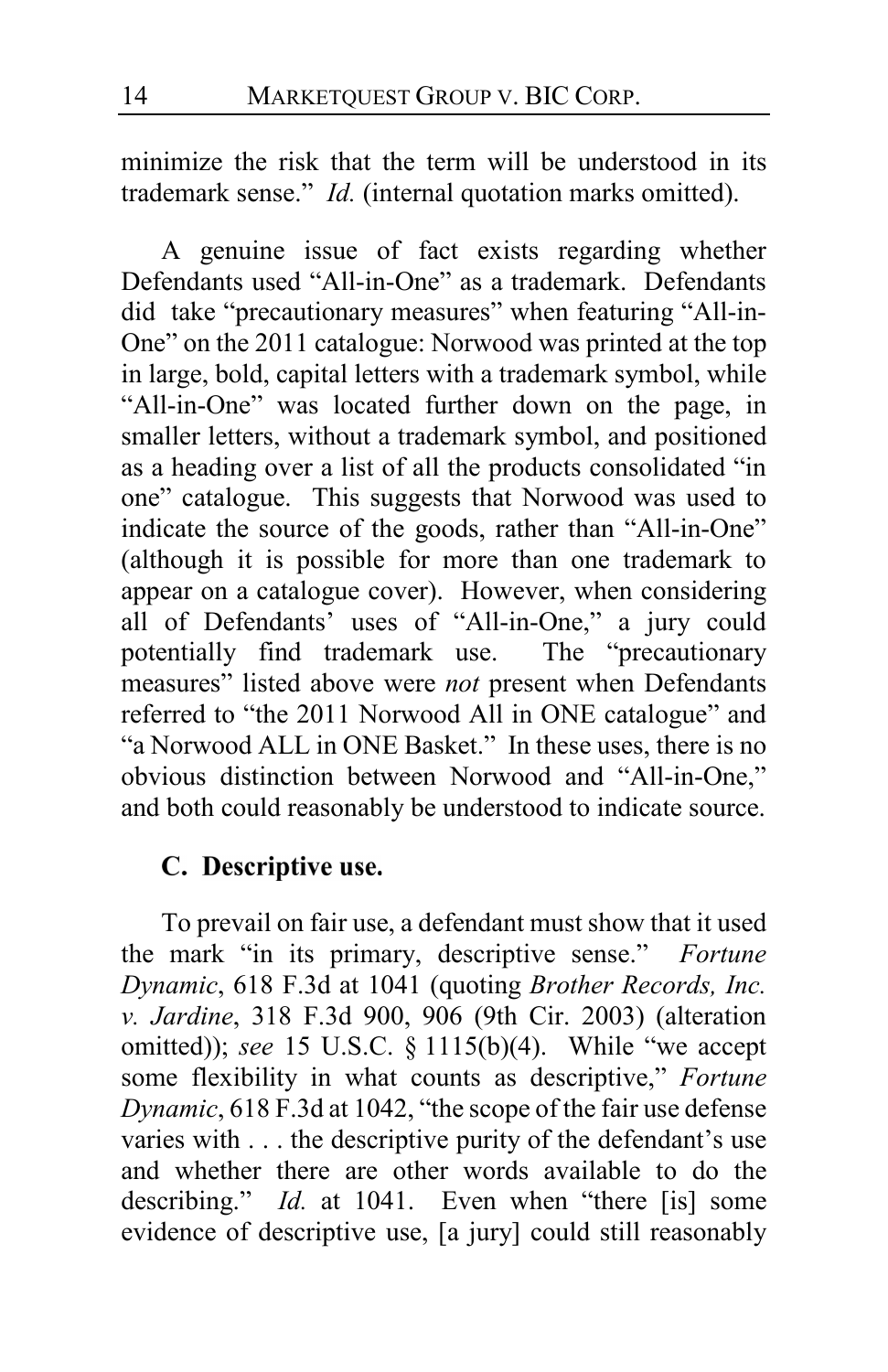conclude that [a defendant's] lack of 'precautionary measures'" outweighs such evidence. *Id.* at 1042.

There is a strong argument that Defendants' use of "Allin-One" on the 2011 catalogue was descriptive, because it was used as a heading for a list of the products consolidated "all in one" catalogue. Moreover, as discussed above, Defendants took "precautionary measures" on their catalogue cover by using a design that indicated descriptive use. However, Defendants' other uses of "All-in-One" were arguably not descriptive, and "precautionary measures" were not taken with these uses. While Defendants' use of "All-in-One" as a heading on the 2011 catalogue strongly indicates descriptive use, such use is not apparent in decontextualized references to "the 2011 Norwood All in ONE catalogue." Additionally, "Put Your Drinkware Needs . . . in a Norwood ALL in ONE Basket" does not fall under the descriptive use explanation that Defendants advance because it does not refer to a consolidated catalogue. It may descriptively refer to consolidating drinkware in a basket, but the "descriptive purity" of such use is questionable because it is unclear if the basket is literal or suggestive. *See id.* at 1041. Uses of "All-in-One" in ways that stripped it of its possible descriptive meaning undermine Defendants' descriptive use argument, such that a finder of fact could determine that the use was not descriptive. Moreover, a finder of fact could determine that Defendants "had at [their] disposal a number of alternative words [or phrases] that could adequately capture [their] goal," limiting the scope of the fair use defense in this case. *Id.* at 1042.

# D. In good faith.

A defendant asserting fair use must also show that it used the mark in good faith.  $15 \text{ U.S.C. }$  §  $1115(b)(4)$ . When considering forward confusion, this element "involves the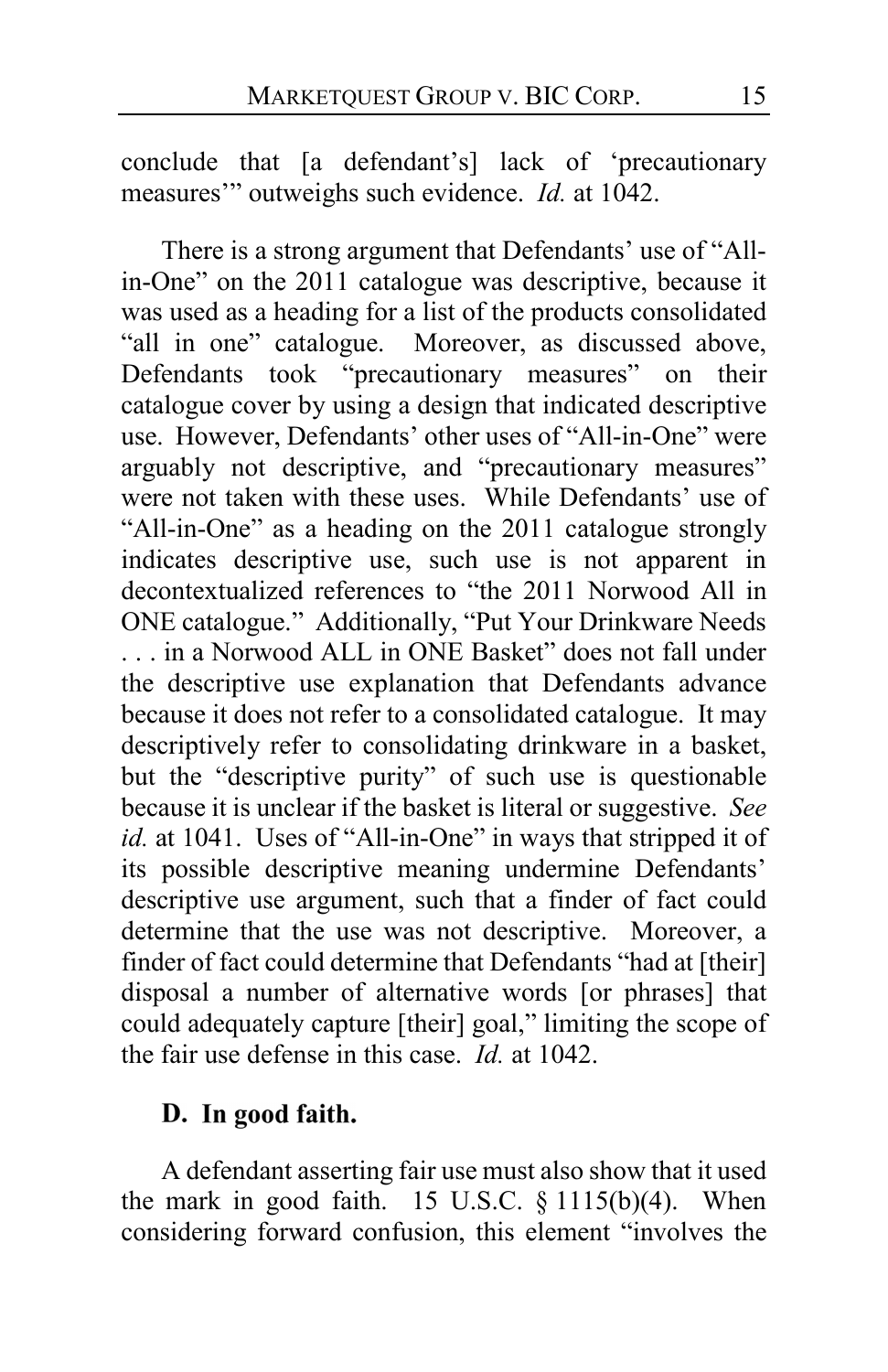same issue as the intent factor in the likelihood of confusion analysis"; that is, "whether defendant in adopting its mark intended to capitalize on plaintiff's good will." *Fortune Dynamic*, 618 F.3d at 1043. The shift in focus discussed in Part II above for assessing intent when considering likelihood of confusion under a reverse confusion theory generally applies when considering good faith as part of the fair use defense in a case that presents reverse confusion. However, the good faith inquiry differs somewhat from the *Sleekcraft* intent factor, regardless of the underlying theory of confusion. In fair use, good faith is an element of the defense, not merely a factor to consider when it is relevant in a given case.

As with intent in *Sleekcraft*, there is no bright-line rule or required piece of evidence to establish good or bad faith. While the focus may differ when considering forward or reverse confusion, generally the same types of evidence will be relevant to this inquiry. This includes evidence such as whether the defendant intended to create confusion, whether forward or reverse; intended to push the plaintiff out of the market; remained ignorant of the plaintiff's mark when it reasonably should have known of the mark; knew of the mark and showed bad faith in its disregard of the plaintiff's rights; or any other evidence relevant to whether the defendant's claimed "objectively fair" use of the mark was done in good faith. *See KP Permanent I*, 543 U.S. at 123; *see also, e.g., Fortune Dynamic*, 618 F.3d at 1043 (holding that a material question of fact existed regarding defendant's good faith when the plaintiff introduced evidence that the defendant carelessly failed to investigate the trademark at issue, along with expert testimony that a trademark search would have been standard practice in the relevant industry).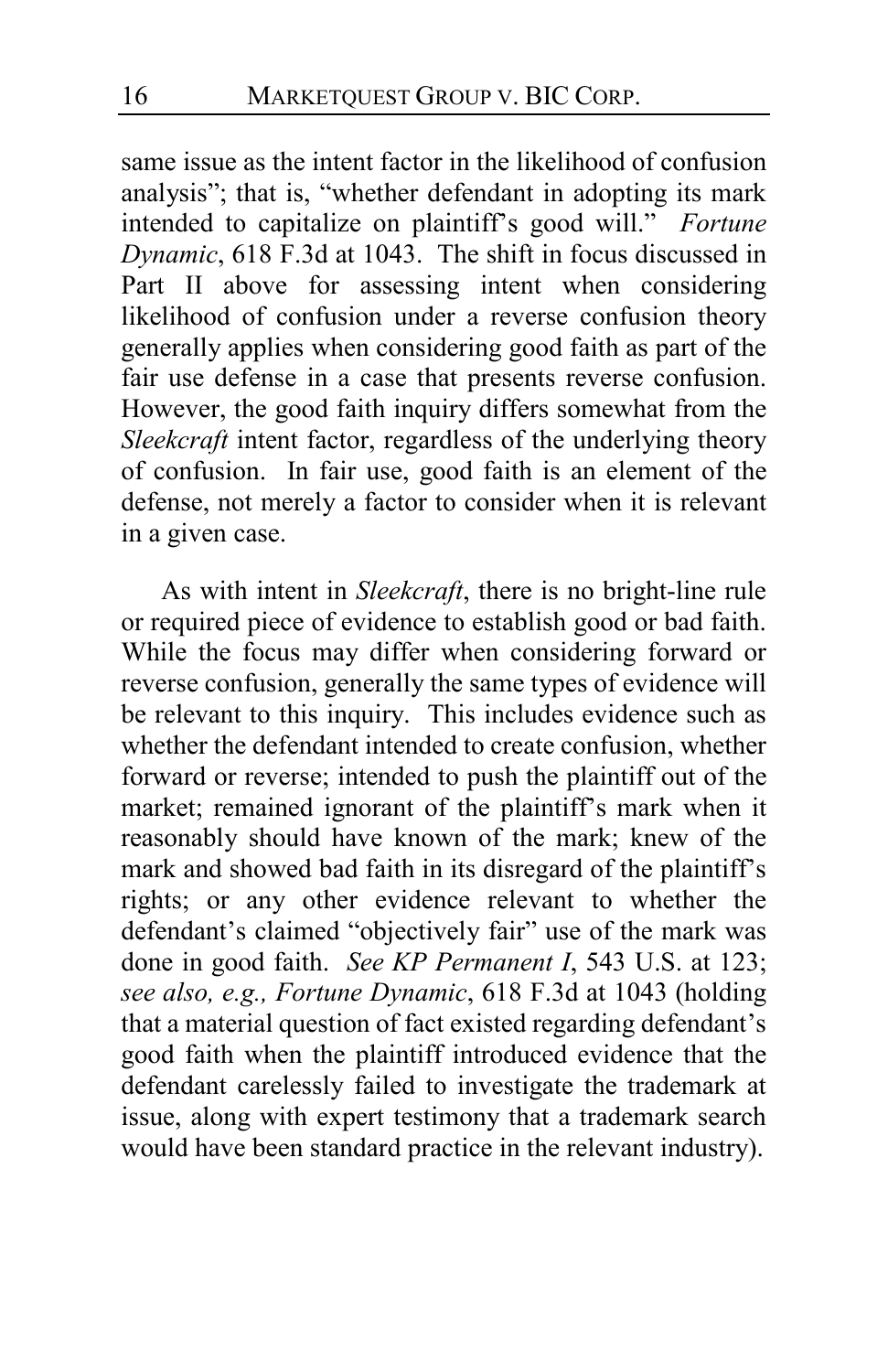Marketquest argues that because this case presents reverse confusion, mere knowledge of Marketquest's ownership and use of the "All-in-One" mark establishes bad faith on the part of Defendants, and fair use is thus unavailable as a matter of law. That is incorrect. An inference of bad faith does not arise from mere knowledge of a mark when the use is otherwise objectively fair, even in a case presenting reverse confusion. Marketquest also argues that Defendants' use of two of its marks in the same year supports an inference of bad faith. This fact by itself, coupled with Marketquest's knowledge of the marks, is thin evidence of bad faith. However, we cannot say on summary judgment that no reasonable finder of fact could infer bad faith from these facts.

### E. Degree of consumer confusion.

"The fair use defense only comes into play once the party alleging infringement has shown by a preponderance of the evidence that confusion is likely." *KP Permanent II*, 408 F.3d at 608–09. This is because if there is no likelihood of consumer confusion, then there is no trademark infringement, making an affirmative defense to trademark infringement irrelevant. *KP Permanent I*, 543 U.S. at 120. After the plaintiff meets the threshold showing, in the fair use analysis "the degree of customer confusion [is] a factor" to consider. *KP Permanent II*, 408 F.3d at 609. However, a defendant raising the defense does not have the burden to negate any likelihood of consumer confusion. *KP Permanent I*, 543 U.S. at 114. Some consumer confusion is compatible with fair use, and when a plaintiff chooses "to identify its product with a mark that uses a well known descriptive phrase" it assumes the risk of some confusion. *Id.* at 121–22.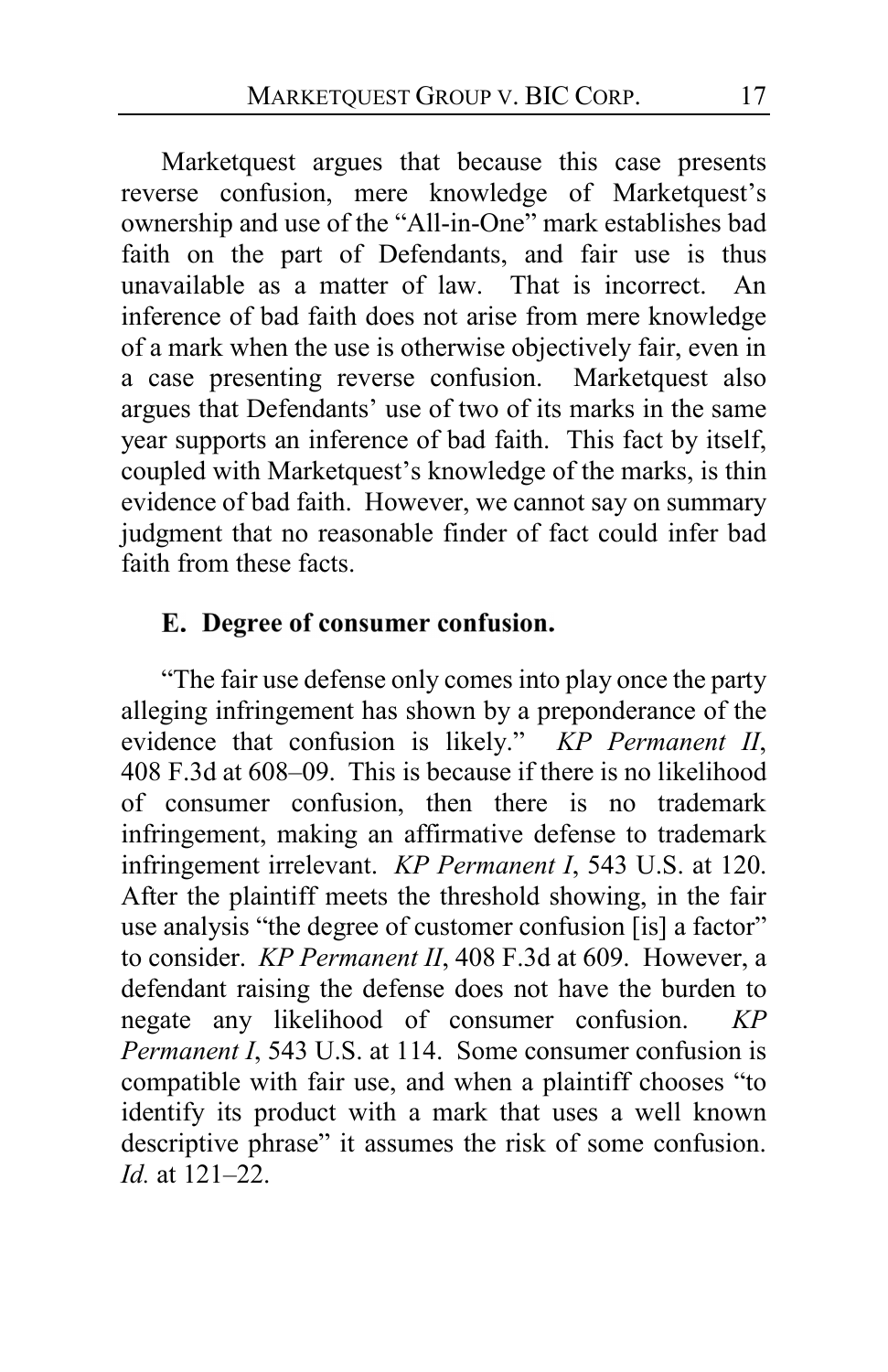The district court held that Marketquest met the threshold requirement for fair use by showing that there is some likelihood of confusion, relying upon its previous *Sleekcraft* analysis in the order denying Marketquest's motion for a preliminary injunction. However, the district court held that any further *Sleekcraft* analysis was "unnecessary" because fair use provided Defendants a complete defense.

Marketquest argues that the district court's holding was incomplete because it did not conduct a full *Sleekcraft*  analysis, nor did it consider the additional factors that we stated in *KP Permanent II* would be relevant to the jury's consideration of fair use in that case.**[2](#page-17-0)** Defendants counter that a court may grant summary judgment on the fair use defense without deciding the likelihood of confusion because confusion is not the focus of fair use; the focus is objective fairness, and some confusion is accepted.

We emphasize that the degree of consumer confusion is a *factor* in the fair use analysis, not an *element* of fair use. *See KP Permanent I*, 543 U.S. at 118 ("Congress said nothing about likelihood of confusion in setting out the elements of the fair use defense."). This factor is useful in considering whether, overall, the use was objectively fair. A use that is likely to confuse consumers, or that has caused actual confusion, is less likely to be objectively fair (although some confusion is permissible). *Accord* 

 $\overline{a}$ 

<span id="page-17-0"></span>**<sup>2</sup>** These factors included "the degree of likely confusion, the strength of the trademark, the descriptive nature of the term for the product or service being offered by [the defendant] and the availability of alternate descriptive terms, the extent of the use of the term prior to the registration of the trademark, and any differences among the times and contexts in which [the defendant] has used the term." *KP Permanent II*, 408 F.3d at 609*.*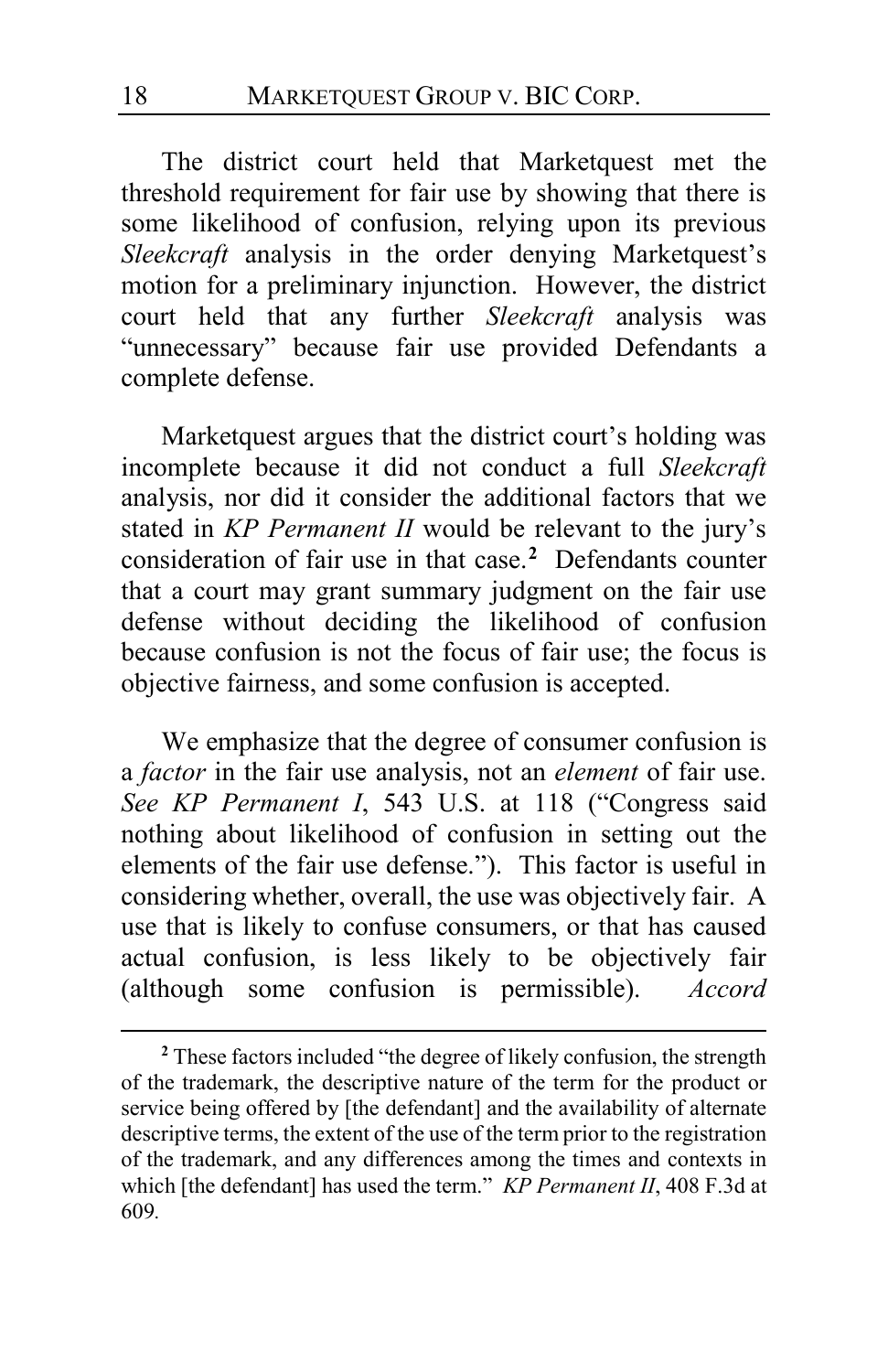*Shakespeare Co. v. Silstar Corp. of Am*., 110 F.3d 234, 243 (4th Cir. 1997) ("While it is true that *to the degree* that confusion is likely, a use is less likely to be found fair, it does not follow that a determination of likely confusion precludes considering the fairness of use."). The *Sleekcraft* factors and additional factors that we identified as relevant in *KP Permanent II* may also be relevant in a given case where fair use is at issue. A court is not required in every case to recite and analyze all the factors identified in *Sleekcraft* and *KP Permanent II* one-by-one for a fair use analysis to be complete. A court *may* do so, but these are merely factors to facilitate a court's analysis, to the degree they are relevant in a given case.

In this case, the district court referenced its previous *Sleekcraft* analysis at the preliminary injunction phase. The district court was not required to conduct this analysis again and determine all potential issues of fact as a matter of law before considering summary judgment on fair use. However, because we reverse summary judgment on fair use for the reasons indicated above, we leave it to the district court to determine on remand the relevance of the degree of consumer confusion in this case.

**The district court erred by applying the fair use**   $\mathbf{IV}_{\cdot}$ **analysis to Defendants' use of "The Write Choice" after determining that Marketquest presented no evidence of likely confusion.**

The district court found that there was "no evidence of actual or potential confusion" resulting from Defendants' use of "The Write Choice," and then concluded that Defendants had shown fair use. That fair use analysis was in error because "[t]he fair use defense only comes into play once the party alleging infringement has shown by a preponderance of the evidence that confusion is likely." *KP*